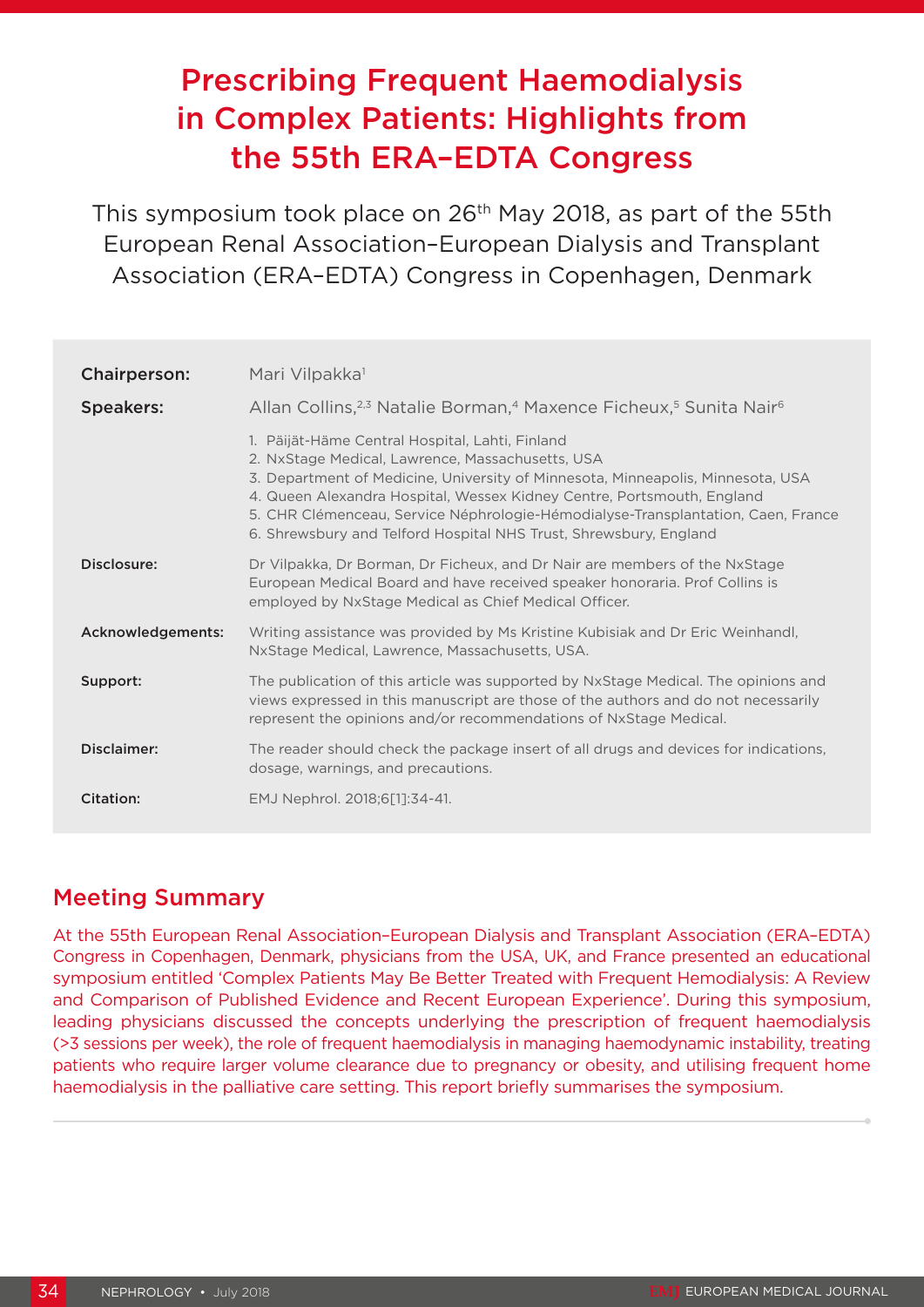# Prescribing Frequent **Haemodialysis**

### Professor Allan Collins

Haemodialysis, as it is widely prescribed today, has created a new and unique chronic disease state in patients with end-stage renal disease who previously would not have survived. This disease state is characterised by chronic fluid overload, $1,2$  intense ultrafiltration during dialysis, $3$  and persistent hyperphosphataemia, $4,5$ all of which impact the heart and vessels and eventually induce cardiovascular disease.<sup>1-5</sup>

To address chronic disease, a dialysis prescription must extend beyond clearance of small solutes (e.g., urea) to target the health of organ systems. This shift in focus to monitoring a patient's tolerance of therapy and slowing the decline of cardiovascular health represents a new paradigm in dialysis delivery; this is particularly important when dealing with complex patients, including those with uncontrolled hypertension, left ventricular hypertrophy, heart failure, hyperphosphataemia (despite prescription of phosphate binders), recurrent intradialytic hypotension, and excessive post-treatment fatigue, as well as pregnant or obese patients, and frail patients in need of supportive care.

The haemodialysis prescription can be conceptualised as a two-step approach that focusses primarily on managing fluid, thereby addressing blood pressure and cardiac geometry, and secondarily on managing solute removal.<sup>6</sup> This model begins with setting the weekly fluid removal requirement and then the ultrafiltration rate (UFR), by way of both treatment frequency and session duration, to a rate that minimises cardiac stunning, improves stability during treatment, and minimises post-treatment fatigue. Though a conventional UFR threshold is 10 mL/hour/kg, studies have suggested that limiting UFR as much as possible may reduce all-cause and cardiovascular mortality.<sup>3,6-9</sup> With frequent diurnal therapy for 2–3 hours per session, UFR can be lowered to 6 mL/hour/kg, and with nocturnal therapy, UFR can be lowered to 2–3 mL/hour/kg. Only after managing fluid should the haemodialysis prescription address solute removal with standardised Kt/V as a guiding metric.

Prescriptions that prioritise fluid removal can be derived in the following manner. First, an upper limit of UFR (e.g., 10 mL/hour/kg) is selected and multiplied by body weight. Second, weekly fluid intake (minus cumulative urine volume) is divided by the weight-scaled UFR limit to identify the minimum number of ultrafiltration hours per week. Third, the minimum number of ultrafiltration hours per week is divided by the number of treatments (e.g., 4, 5, or 6) that are desired during the week to target symptom-free haemodialysis and control blood pressure, ideally with minimal use of antihypertensive medication. With a UFR limit of 10 mL/hour/kg in a 70 kg male patient, for example, the maximum rate of fluid removal is 700 mL/hour. With a weekly fluid intake of 10.5 L,  $\geq$ 15 hours per week of ultrafiltration are required; these could be divided among five sessions of 3 hours each or six sessions of 2 hours each. Since the uremic milieu is different during the first 90 minutes of treatment, a conventional schedule comprising three sessions of 5 hours each does not provide the same amount of clearance, despite equal hours of ultrafiltration.

After addressing fluid volume, the haemodialysis prescription must also maintain adequate solute clearance, a task largely determined by dialysate saturation. High dialysate saturation maximises the removal of small, middle, and large molecular weight solutes, even in a system that utilises low-volume dialysate (e.g., NxStage® System One™, NxStage Medical, Lawrence, Massachusetts, USA). Moreover, a system that utilises low-volume dialysate that is highly saturated during treatment will improve clearance of phosphorus, a molecule that is otherwise difficult to remove. Conventional systems with a flow rate of 500 mL/min, for example, achieve 55% urea saturation and 35% phosphorus saturation (*in vivo*).10 In contrast, low-volume dialysate systems with a flow rate of 200 mL/min achieve >90% urea saturation and roughly 70% phosphorus saturation (Figure 1). On nocturnal treatment with a flow rate of merely 100 mL/min, nearly 99% urea saturation and 95% phosphorus saturation can be achieved.<sup>10</sup> Dialysate saturation is coupled with the amount of weekly total body water clearance, which varies on different modalities (Figure 2), to provide adequate clearance of solutes, including middle molecules between urea and phosphorus.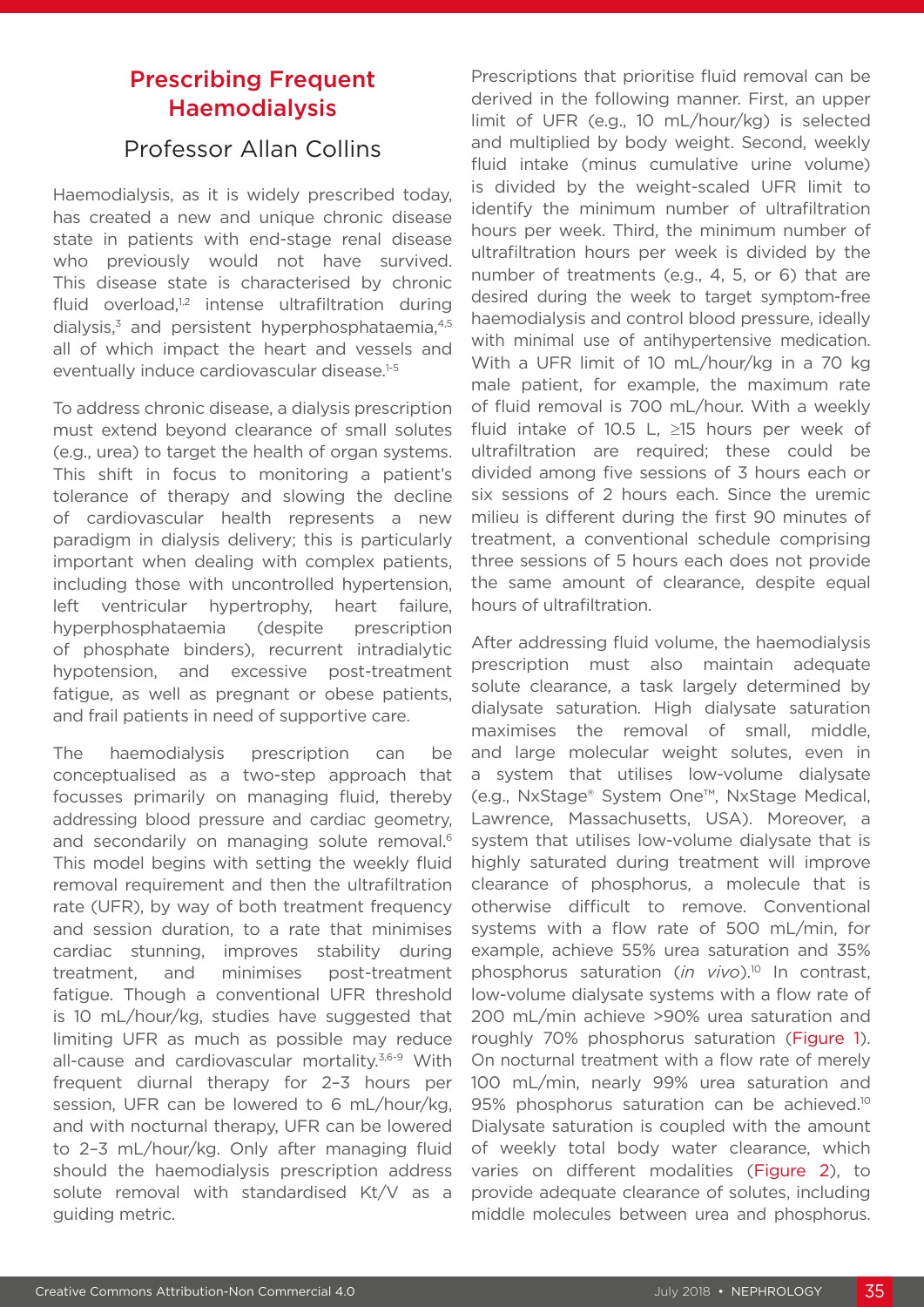



KoA: dialyser mass transfer-area coefficient; Qb: blood flow rate. *Adapted from Leypoldt K et al.10*

Nocturnal haemodialysis maximises solute removal and minimises UFR, likely leading to improved cardiovascular outcomes.

A haemodialysis prescription reflecting the paradigm shift to maintaining cardiovascular health will focus first on fluid volume management, thereby minimising UFR and lowering blood pressure. Solute removal is considered next; the adequacy of removal is determined by dialysate saturation. These aims may be best achieved by a frequent treatment regimen with low-volume dialysate, which limits UFR and maximises solute clearance, thus maintaining dialysis patient health.

# Managing Haemodynamic Instability with Frequent **Haemodialysis**

#### Doctor Natalie Borman

Cardiovascular disease remains the leading cause of death in dialysis patients. $1,11$ Through multiple physiological pathways, fluid overload is a key contributing factor to the development of heart failure on dialysis (Figure  $3$ ).<sup>1,2</sup> Firstly, within the constraints of thrice-weekly in-centre haemodialysis, a higher UFR is needed to remove excess fluid in an overloaded patient; higher UFR can lead to cardiac and other organ system stunning during dialysis, as well as to intradialytic hypotension.12 Notably, between 5% and 15% of patients on conventional haemodialysis experience symptomatic hypotension, which is characterised by cramps, dizziness, and nausea.13,14 Organ system stunning and symptomatic hypotension both contribute to longer posttreatment recovery time, reducing quality of life and potentially leading patients to sign-off early or skip sessions entirely.15 Incomplete sessions lead to more fluid overload, thus creating a cycle of poor patient outcomes and adverse events. Secondly, chronic fluid overload contributes to uncontrolled hypertension, left ventricular hypertrophy, and heart failure, ultimately leading to increased risk of hospitalisation and death.<sup>16</sup>

The thrice-weekly haemodialysis prescription became the dominant regimen because of feasibility, logistics, and cost, rather than the achievement of optimal health outcomes.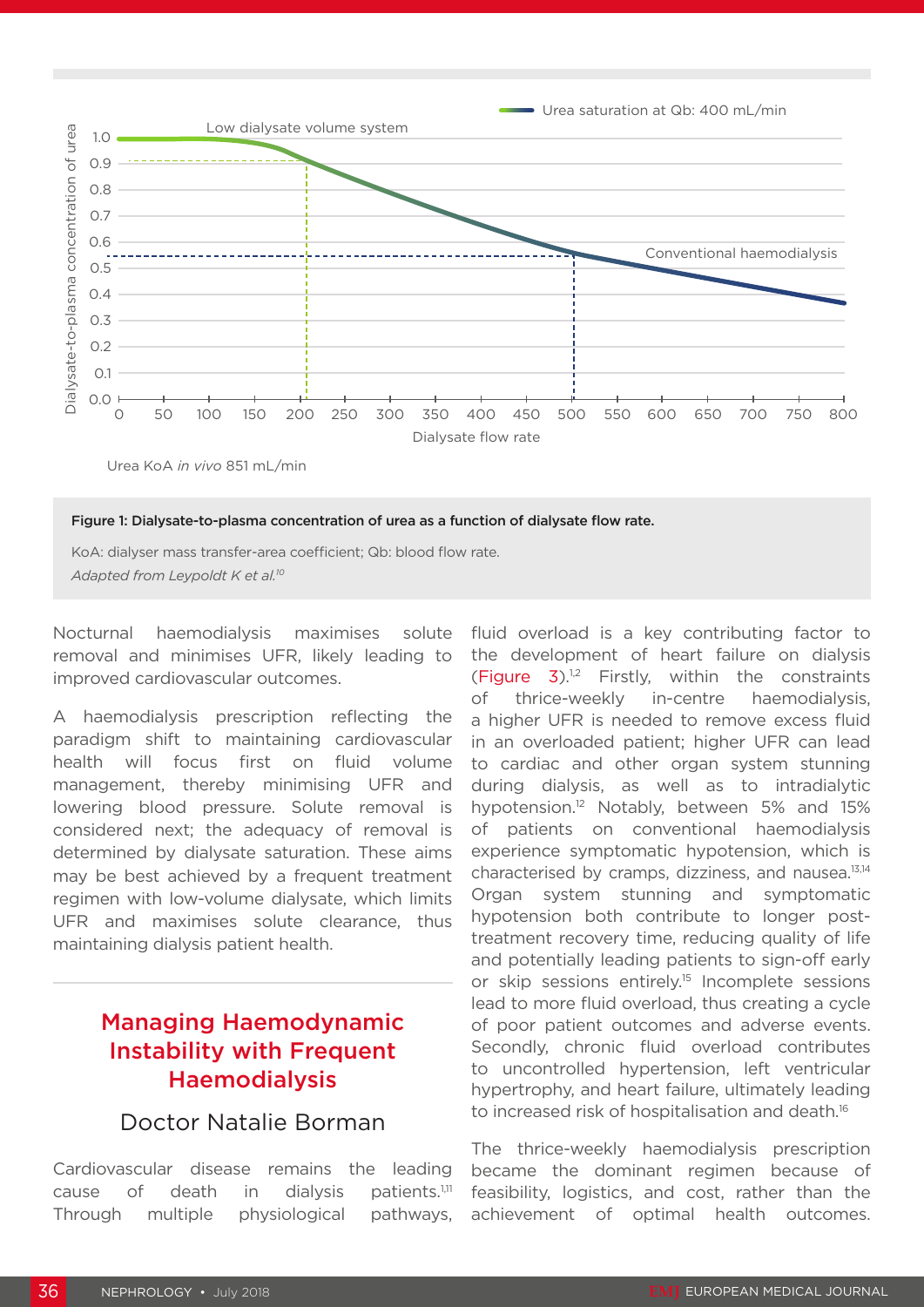

\*30 L/session of dialysate. †60 L/session of dialysate. eGFR: estimated glomerular filtration rate; HD: home dialysis; PD: peritoneal dialysis; STD: standard.

*Adapted from Leypoldt K et al.10*

The 2-day gap that is inherent in this schedule is strongly associated with increased risks of death, hospitalisation, and cardiovascular events.17-19 High UFR, which has been linked to an increased risk of all-cause and cardiovascular mortality, is prevalent in patients on conventional haemodialysis.3,7-9 Moreover, the prevalence of persistent hypertension on dialysis has not changed during the past 10 years, despite considerable improvements in small solute removal and extensive application of antihypertensive medications.2

More frequent therapy has the potential to ameliorate these symptoms and improve patients' outcomes. Data from the Frequent Hemodialysis Network (FHN) Daily Trial show that patients prescribed more frequent haemodialysis for 1.50–2.75 hours per session have favourable outcomes for left ventricular mass, systolic blood pressure, physical health, and even death.<sup>21</sup> Eliminating the 2-day gap not only lowers the associated risks of adverse events but also substantially reduces the likelihood of patients accumulating excess fluid between consecutive dialysis sessions.21 Furthermore, tailoring the frequency of therapy also allows for increased

dialysis duration, permitting the therapy to meet weekly ultrafiltration requirements with low UFR, even in the case of fluid overload.

The KIHDNEy<sup>22</sup> study collected data from 182 home haemodialysis patients using the NxStage System One at nine centres throughout Europe. This retrospective study followed patients for 12 months after initiating frequent home haemodialysis. Patients in the KIHDNEy cohort had a mean UFR of 6.8 mL/hour/kg at 6 and 12 months follow-up after initiating frequent therapy, with 82% of patients having UFR <10 mL/hour/kg.<sup>22</sup> The cohort also exhibited a statistically significant decline in antihypertensive use, averaging 1.51 agents per day at baseline and 0.91 agents per day after 12 months of frequent therapy (p<0.001).<sup>22</sup> The number of participants requiring no antihypertensive medication increased from 27% to 42% (p<0.001), and the number requiring at least two antihypertensive agents concurrently decreased from 43% to 25% (p<0.001).<sup>22</sup>

In a subset of 86 patients dialysing at home for ≥5 sessions per week, under the care of the Wessex Kidney Centre, Portsmouth, UK, 75% reported immediate recovery after dialysis.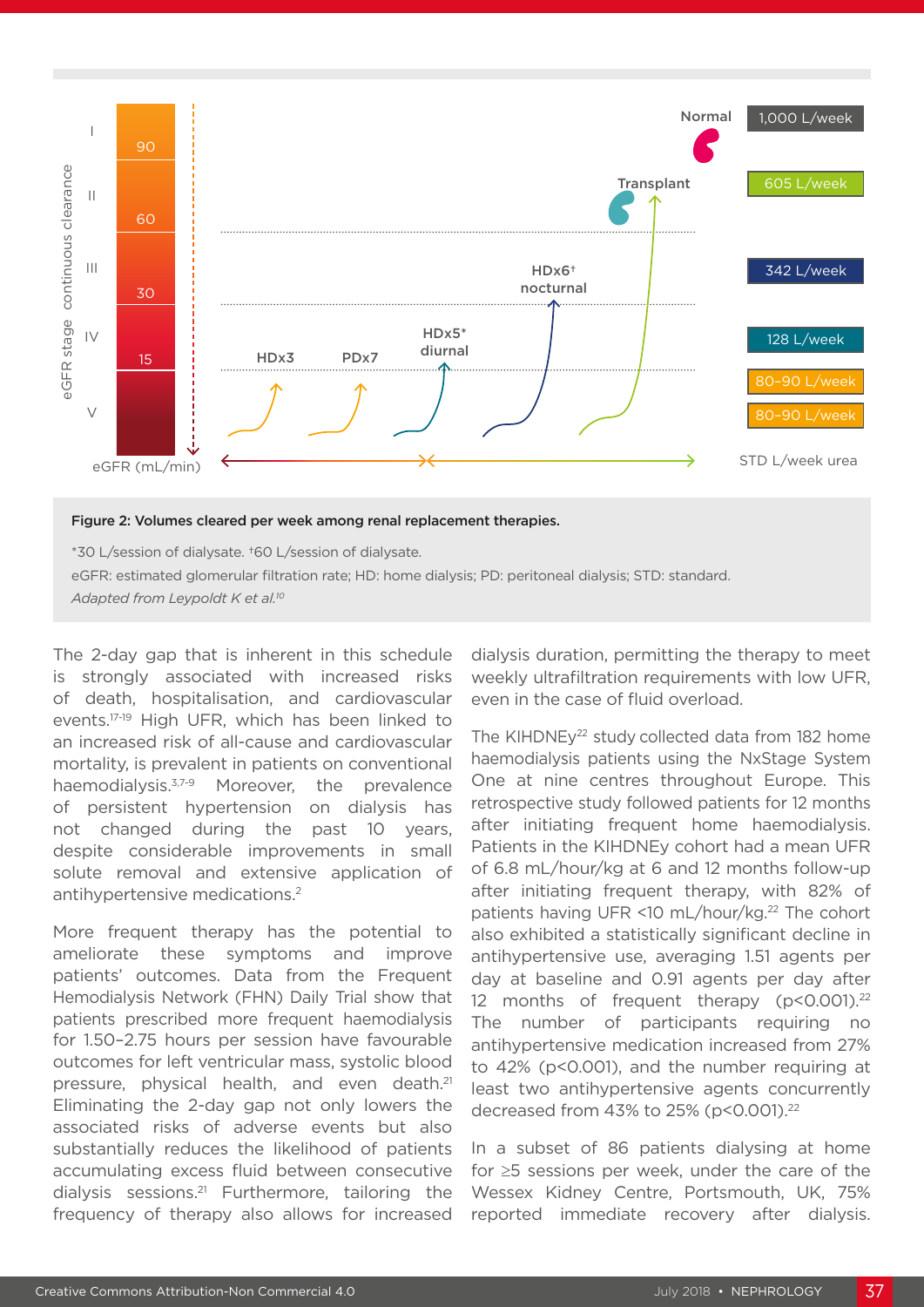

Figure 3: Causal diagram of the clinical pathophysiology of chronic fluid overload.

Across these 7,600 consecutive sessions on frequent therapy, a greater change in intradialytic systolic blood pressure was associated with increased number of symptoms reported (p<0.0001) and longer post-treatment recovery time (p<0.0001). Maintaining stable blood pressure reduces the likelihood of symptoms on dialysis, leading to fewer early sign-offs and less perpetuation of chronic fluid overload.15

An ageing multicomorbid dialysis population has resulted in a patient cohort that is, on average, more susceptible to fluid overload and haemodynamic instability than it was in the past.23,24 These patients are extremely sensitive to fluid shifts and are at a high risk of hospitalisation due to recurrent episodes of fluid overload, particularly after a 2-day gap in therapy.<sup>2</sup> Furthermore, their haemodynamic instability compounds the difficulty in removing fluid.25 Providing patients with shorter, more frequent haemodialysis sessions and minimising UFR has been shown, in many cases, to engender fewer symptoms on dialysis, stabilise blood pressure, improve fluid balance, and reduce the risk of hospitalisation.<sup>21,22</sup> The above data suggest that by directly addressing chronic fluid overload, frequent haemodialysis can meaningfully improve both cardiovascular outcomes and quality of life.

# Frequent Home Haemodialysis in Complex Patients

## Doctor Maxence Ficheux

Managing patients who are either pregnant or obese is uniquely challenging. Each of these patient types requires more volume clearance than the typical haemodialysis patient and presents unique physiological challenges and potentially poor health outcomes.<sup>26,27</sup> More frequent haemodialysis in the home setting may improve outcomes in both pregnant patients and obese patients, as well as provide individualised and convenient therapy for these complex cases.

Women on haemodialysis are likely to experience decreased fertility due to both sexual dysfunction and reproductive hormonal dysfunction, including amenorrhea.28,29 Specifically, lack of oestradiolstimulated cyclic luteinising hormone secretion leads to ovarian failure (i.e., anovulation), and an elevated prolactin concentration contributes to abnormal uterine bleeding.30 These physiological obstacles have historically contributed to a low likelihood of successful pregnancy. Survey data from multiple continents have shown few pregnancies on dialysis and a <50% probability of live birth among pregnant patients.31-33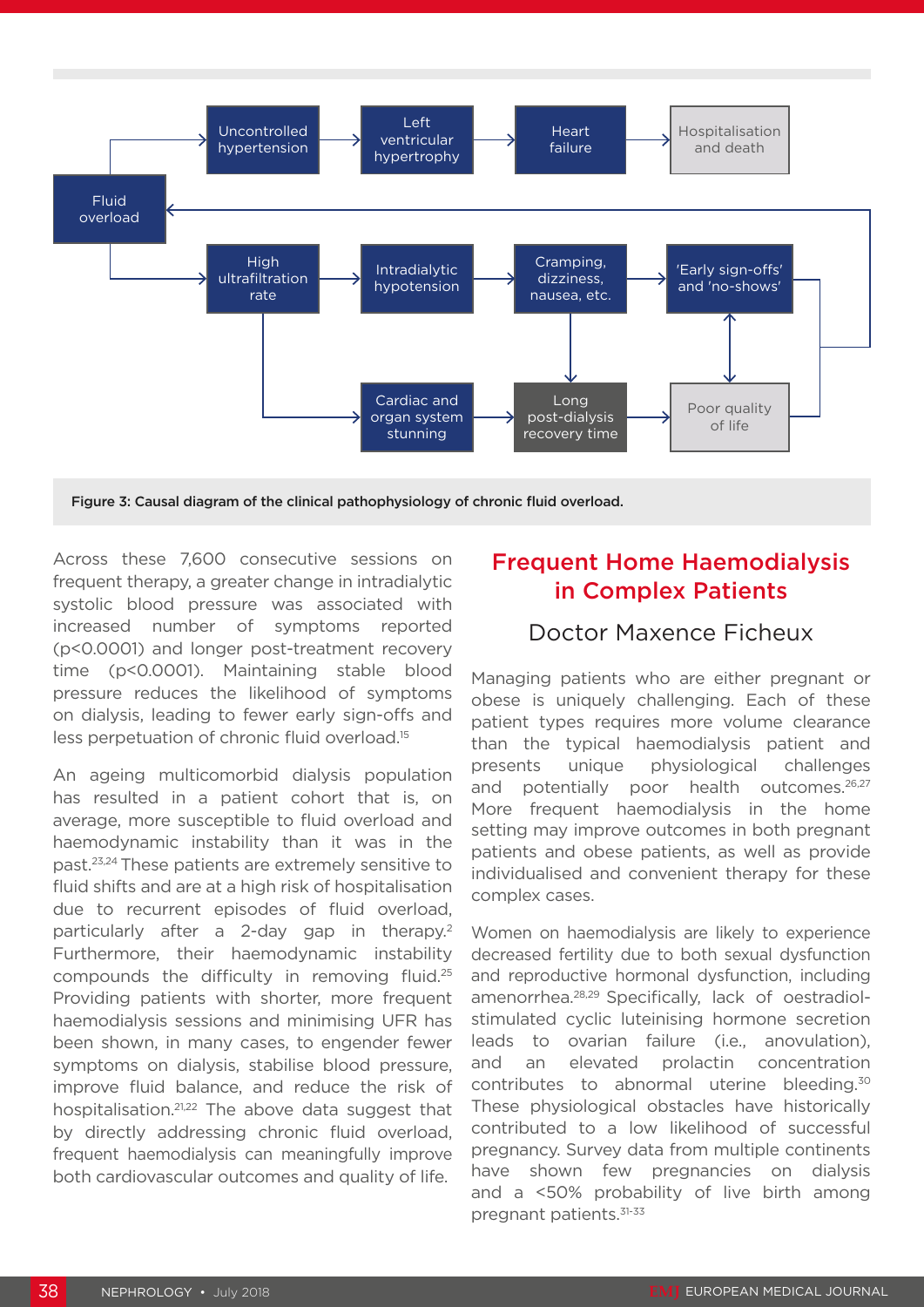Intensive haemodialysis may help improve poor pregnancy outcomes. One meta-analysis that assessed dialysis schedules and pregnancy outcomes reported a negative correlation between weekly haemodialysis duration and the percentage of pregnancies ending in preterm (i.e., <37 weeks) delivery ( $R^2$ =0.22; p=0.044).<sup>34</sup> The same meta-analysis also reported negative correlations between the percentage of small for gestational age infants and both weekly haemodialysis duration  $(R^2=0.54; p=0.017)$ and weekly haemodialysis frequency  $(R^2=0.84;$ p=0.003).34 Recent survey results have suggested that although prenatal complications and preterm delivery are still frequent, neonatal survival has improved in the last 30 years, which may be linked to the rise of more frequent and longer haemodialysis sessions.<sup>35</sup>

Obesity, which is prevalent in approximately 1 in 4 dialysis patients in both the USA and France, is a common challenge.<sup>36,37</sup> Patients with a BMI >30 kg/m2 require more volume clearance than patients with a normal BMI.<sup>27</sup> Frequent haemodialysis in the home setting may address this challenge. Thirty-three (18%) patients in the KIHDNEy cohort had a BMI ≥30 kg/m<sup>2,22</sup> One year after initiating haemodialysis for ≥5 sessions per week, these patients maintained a mean standardised Kt/V of 2.53 (standard deviation: 0.31) and mean UFR of 4.49 mL/hour/kg. Concurrently, mean serum phosphorus among these patients decreased by 4%, despite a 24% reduction in mean phosphate binder pill count. Furthermore, the use of antihypertensive agents declined by 41%.22

These data, along with multiple case studies, provide compelling evidence that frequent home haemodialysis with low-volume dialysate not only maintains adequate small solute clearance, but also leads to improved outcomes and provides patients with a convenient and individualised therapy. In a pregnant patient, increased frequency and duration of haemodialysis may increase the likelihood of live birth and permit the mother and neonate to return home more rapidly. In obese patients, increased frequency and duration of haemodialysis may lessen the need for oral medications and lower the incidence of dialysis-related side effects. Frequent home haemodialysis represents a practical and efficient method of therapy for complex patients and gives new hope to end-stage renal disease

patients who wish to conceive but are unable to wait for a transplant.

# Frequent Home Haemodialysis as Palliative Care

#### Doctor Sunita Nair

Since the first successful dialysis treatment in 1945, the goal of dialysis therapy has shifted from saving lives to sustaining lives, and subsequently to rehabilitation, with more frequent haemodialysis prescribed to improve health-related quality of life. However, patients still experience a high burden of symptoms, including pain, itching, lethargy, and restless legs. Dialysis patients also have substantial functional limitations, which place a heavy burden on family members and care partners.

The current dialysis delivery system focusses on achieving fluid volume and biochemical targets, aiming to reduce cardiovascular risk. When these targets can no longer be achieved, the common practice is to withdraw dialysis and assist patients embarking on end-of-life journeys. However, some dialysis patients with significant symptom burden and coexisting terminal illness may wish to continue dialysis. These patients' goals do not align well with the current interpretation of palliative care, which is offered only to patients with a predictably short life expectancy and a desire to forgo life-prolonging treatment. In the UK, for instance, patients are expected to withdraw from dialysis before entering hospice care. A new palliative dialysis care model may address these currently unmet needs.

Merging renal care and palliative care is a dynamic process aimed at offering specialised care for people with chronic or serious illnesses. This care model may be appropriate at any age and at any stage in a serious illness and can be provided alongside curative and lifeprolonging treatment. Comprehensive palliative care in patients with end-stage renal disease focusses on providing patients with symptom relief, supporting decision-making, and aligning treatment plans with patients' goals. By adopting a multidisciplinary approach between the renal and palliative care teams, the model provides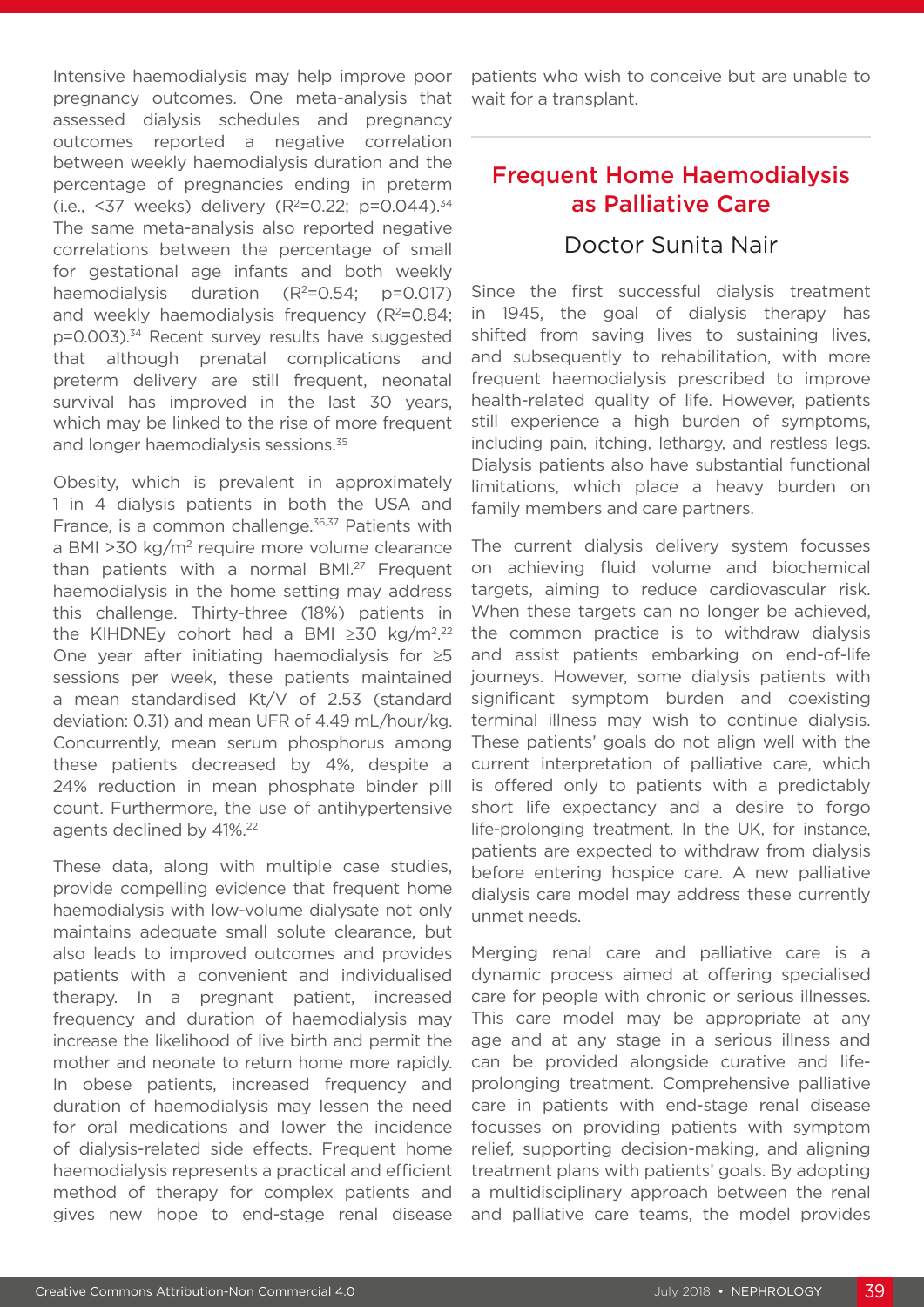truly holistic care by integrating psychosocial without a requirement of costly remodelling and spiritual needs with medical needs, and co-ordinating both medical and social services, thereby providing an extra layer of support for patients and their families.

Frequent haemodialysis in the home setting is arguably the most straightforward method of implementing this new paradigm of palliative dialysis care. Frequent therapy has been shown to reduce symptom burden, reduce morbidity, and improve quality of life, particularly in patients with multiple comorbidities.<sup>38</sup> Home haemodialysis also allows patients to dialyse in their preferred setting, which is especially important during a vulnerable time in life. The NxStage System One enables dialysis delivery in both home and hospice settings

of the site. Furthermore, this modality requires less training time, is financially viable, and allows ongoing palliative input through its monitoring system.39

This paradigm shift in providing palliative dialysis to patients with coexisting terminal illness resets the treatment goals of dialysis, focussing almost entirely on controlling symptoms and individualising treatment targets. Palliative care should be part of the continuum of holistic, quality care for renal patients. In this way, we will continue to extend the dialysis paradigm from one that rehabilitates patients when life expectancy is long to one that comforts patients when life expectancy is short.

#### References

- 1. Ahmadmehrabi S, Tang WHW. Hemodialysis-induced cardiovascular disease. Semin Dial. 2018;31(3): 258-67.
- 2. Kim EJ et al. Extracellular fluid/ intracellular fluid volume ratio as a novel risk indicator for all-cause mortality and cardiovascular disease in hemodialysis patients. PLoS One. 2017;12(1):e0170272.
- 3. Flythe JE et al. Rapid fluid removal during dialysis is associated with cardiovascular morbidity and mortality. Kidney Int. 2011;79(2):250-7.
- 4. Noori N et al. Dietary potassium intake and mortality in long-term hemodialysis patients. Am J Kidney Dis. 2010;56(2):338-47.
- 5. Tentori F et al. Mortality risk for dialysis patients with different levels of serum calcium, phosphorus, and PTH: The Dialysis Outcomes and Practice Patterns Study (DOPPS). Am J Kidney Dis. 2008;52(3):519-30.
- 6. Agar JW. Personal viewpoint: Limiting maximum ultrafiltration rate as a potential new measure of dialysis adequacy. Hemodial Int. 2016;20(1):15-21.
- 7. Chazot C et al. Even a moderate fluid removal rate during individualised haemodialysis session times is associated with decreased patient survival. Blood Purif. 2017; 44(2):89-97.
- 8. Assimon MM et al. Ultrafiltration rate and mortality in maintenance hemodialysis patients. Am J Kidney Dis. 2016;68(6):911-22.
- Kubisiak K et al. Ultrafiltration rate is positively associated with mortality

risk in home hemodialysis patients. Abstract SaO042. ERA-EDTA Congress, 24-27 May, 2018.

- 10. Leypoldt K et al. Urea clearance modelling using 300 mL/min of dialysate flow. Abstract FR-PO824. American Society of Nephrology (ASN) Kidney Week, 31 October-5 November, 2017.
- 11. Hill NR et al. Global prevalence of chronic kidney disease - A systematic review and meta analysis. PLoS One. 2016;11(7):e0158765.
- 12. Burton JO et al. Hemodialysisinduced cardiac injury: Determinants and associated outcomes. Clin J Am Soc Nephrol. 2009;4(5):914-20.
- 13. MacEwen C et al. Relationship between hypotension and cerebral ischemia during hemodialysis. J Am Soc Nephrol. 2017;28(8):2511-20.
- 14. Sands JJ et al. Intradialytic hypotension: Frequency, sources of variation and correlation with clinical outcome. Hemodial Int. 2014;18(2):415-22.
- 15. Rocco MV, Burkart JM. Prevalence of missed treatments and early sign-offs in hemodialysis patients. J Am Soc Nephrol. 1993;4(5):1178-83.
- 16. Zipes DP et al., Braunwald's heart disease: A textbook of cardiovascular medicine (2018) 10th edition, Philadelphia: Elsevier.
- 17. Foley R et al. Long interdialytic interval and mortality among patients receiving hemodialysis. N Engl J Med. 2011;365(12):1099-107.
- 18. Fotheringham J et al. The mortality and hospitalization rates associated

with the long interdialytic gap in thrice-weekly hemodialysis patients. Kidney Int. 2015;88(3):569-75.

- 19. Slinin Y et al. Ultrafiltration rate in conventional hemodialysis: Where are the limits and what are the consequences? Semin Dial. 2018. [Epub ahead of print].
- 20. US-DOPPS Practice Monitor. Feature Data. 2016. Available at: http://www. dopps.org/DPM. Last accessed: 22 June 2018.
- 21. Daugirdas JT et al. Effect of frequent hemodialysis on residual kidney function. Kidney Int. 2013; 83(5):949-58.
- 22. Nair S et al. More frequent haemodialysis improved outcomes: The wish comes true at home. EMJ Nephrol. 2017;5(1):36-42.
- 23. Tonelli M, Riella M. Chronic kidney disease and the aging population. Indian J Nephrol. 2014;24(2):71-4.
- 24. Thomas B et al. Maintenance dialysis throughout the world in years 1990 and 2010. J Am Soc Nephrol. 2015;26(11):2621-33.
- 25. Chirakarnjanakorn S et al. Cardiovascular impact in patients undergoing maintenance hemodialysis: Clinical management considerations. Int J Cardiol. 2017;232:12-23.
- 26. Manisco G et al. Pregnancy in endstage renal disease patients on dialysis: How to achieve a successful delivery. Clin Kidney J. 2015;8(3):293-9.
- 27. Feezor R. Approach to permanent hemodialysis access in obese